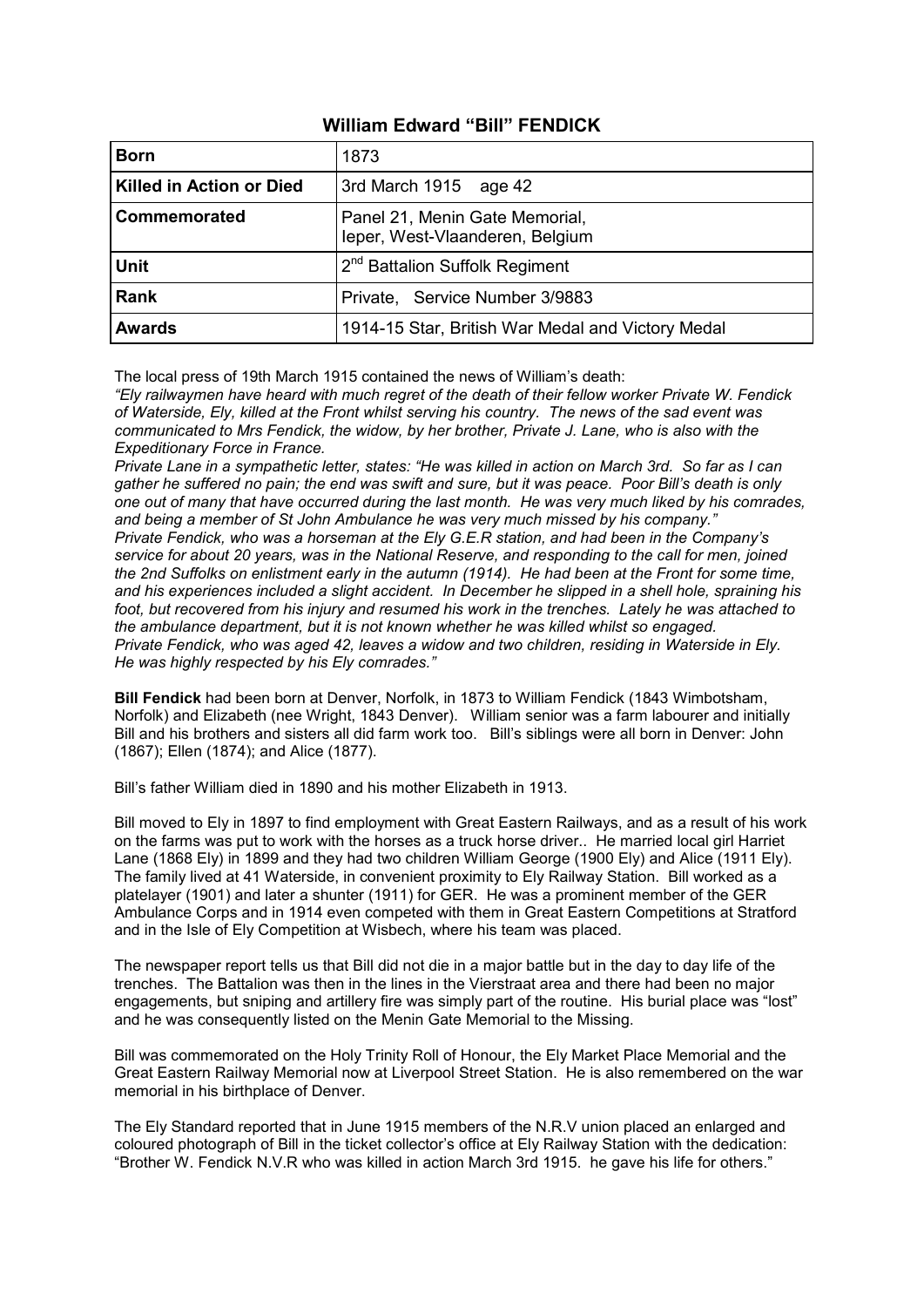William's son William George was also working for Great Eastern Railways at the time of his father's death and would have seen the commemorative photograph constantly at the railway station. As soon as he was seventeen he enlisted with the Royal Navy and was on HMS Marlbourgh on the Russian convoys. He later saw service in the Far East and was chauffeur to Sir A Edmonstone and Prince George. Following the War he emigrated to Australia where he became a motor driver with the Melbourne Police Force.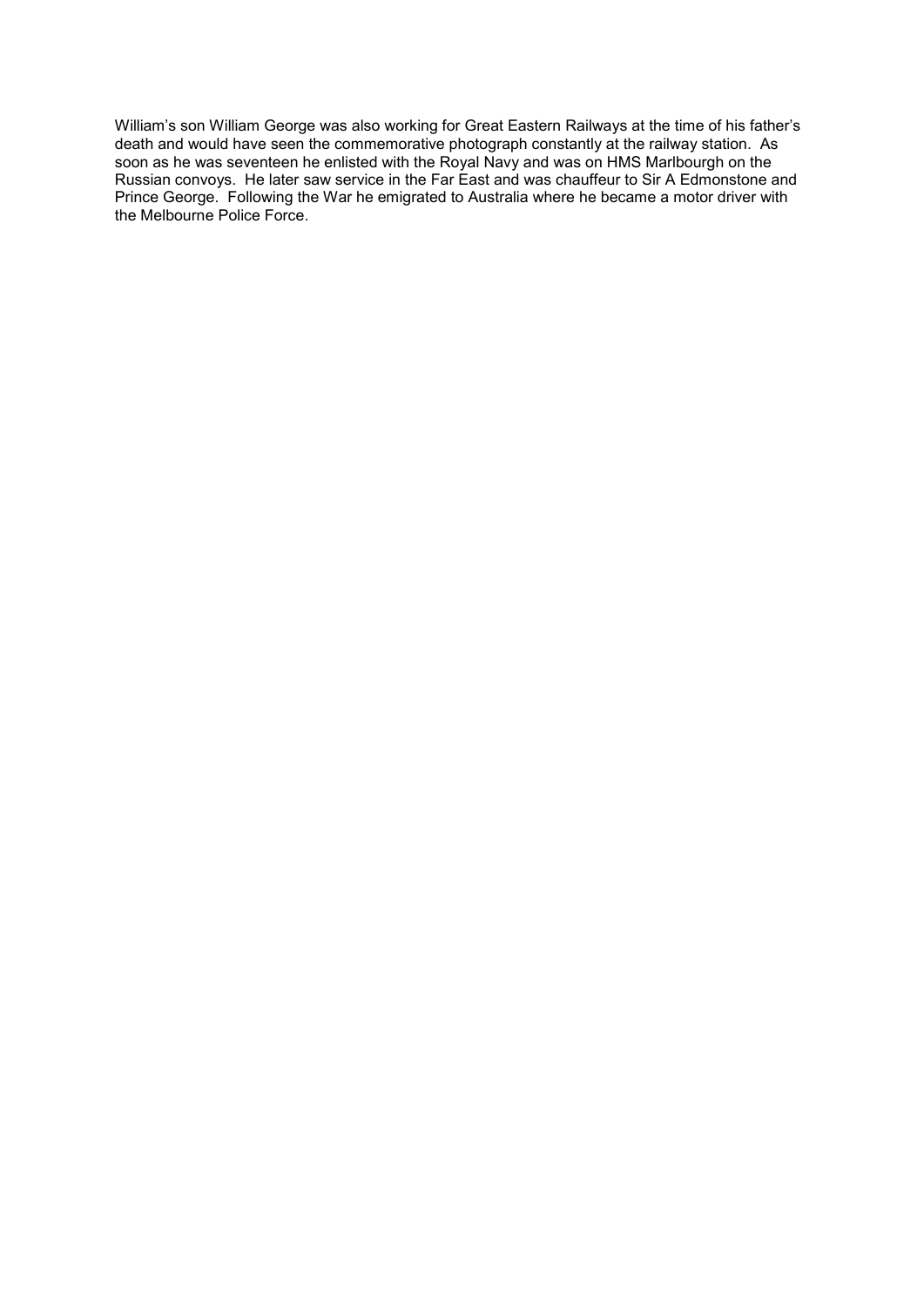## **James William FITCH**

| <b>Born</b>                     | 1890                                                                 |
|---------------------------------|----------------------------------------------------------------------|
| <b>Killed in Action or Died</b> | 26th September 1917<br>age 27                                        |
| Commemorated                    | Panel 148, Tyne Cot Memorial,<br>Zonnebeke, West-Vlaanderen, Belgium |
| <b>Unit</b>                     | 1 <sup>st</sup> Battalion Cambridgeshire Regiment                    |
| <b>Rank</b>                     | Private, Service Number 326418                                       |
| <b>Awards</b>                   | British War Medal and Victory Medal                                  |

**James William Fitch** appears not only on the Ely Market Place Memorial, but also the war memorials at Stuntney and Littleport –all places where he had lived and worked on the farms. He was one of a large family of farm workers as his parents had thirteen surviving children who took on rural trades.

James' parents were George Fitch (1855 Ely) and Ellen Selina (nee Leonard, 1861 Soham). James was born in Soham in 1890 and his siblings were: Mary Ann (1880 Soham); George (1881 Burnt Fen, Mildenhall); Ada (1886 Soham Fen); Flora (1889 Prickwillow); Ethel (1892 Soham); twins Charles and Ernest (1893 Soham); Arthur (1896 Soham); Georgina (1899 Soham); Maud (1902 Ely); Dorothy (1904 Ely); and Hilda (1911 Ely). James' sister Lily (1895 Soham) died young.

James was probably born in a tied cottage on Metlam Drove, Soham, which was where his family was living at the time of the 1891 and 1901 Censuses while George was working on Metlam Farm. In 1901 George was a yardkeeper on the farm and James' brother George was the horsekeeper, there was also a second Mary Ann Fitch in the household, who was George's wife from Littleport.

In the 1911 Census James was living at Woodberry Hill, Queen Adelaide with his parents and eight younger siblings in a five roomed house. At this stage James was working as a horsekeeper on a farm, Charles was a shepherd, and Ernest and Arthur, like their father were farm labourers.

In 1912 James married Eva Fitches and they had children Alice (1913 Littleport), Elsie (1913), Joyce (1914) and James (1916).

During the War James was working as a scavenger (i.e. a refuse collector) and horsekeeper for farmer Mr John Hamey and living in Fieldside, When his age group was called up Mr Hamey attempted to have James exempted from serving. There was a short reprieve, to cover the harvest period, but only until 30th November 1916. When called up thereafter, James enlisted in Cambridge in the 1st Battalion of the Cambridgeshire Regiment (originally with Service Number 3724).

James fought on the Somme, and was finally killed on a day of fierce action when the British advanced on a sixmile front east of Ypres; Polygon Wood was cleared and Zonnebeke stormed and the forces advanced towards Passchendaele. Four hostile counter-attacks by the Germans failed after fierce fighting. The Cambridgeshires were attacking at Tower Hamlets Ridge, an area of flat ground pitted with shell holes which was still being shelled. When they advanced at 5.50 a.m. the German machine guns took a heavy toll and James was just one of the 54 soldiers of the Cambridgeshire Regiment who fell on that day and who are now commemorated on the Tyne Cot Memorial to the Missing,

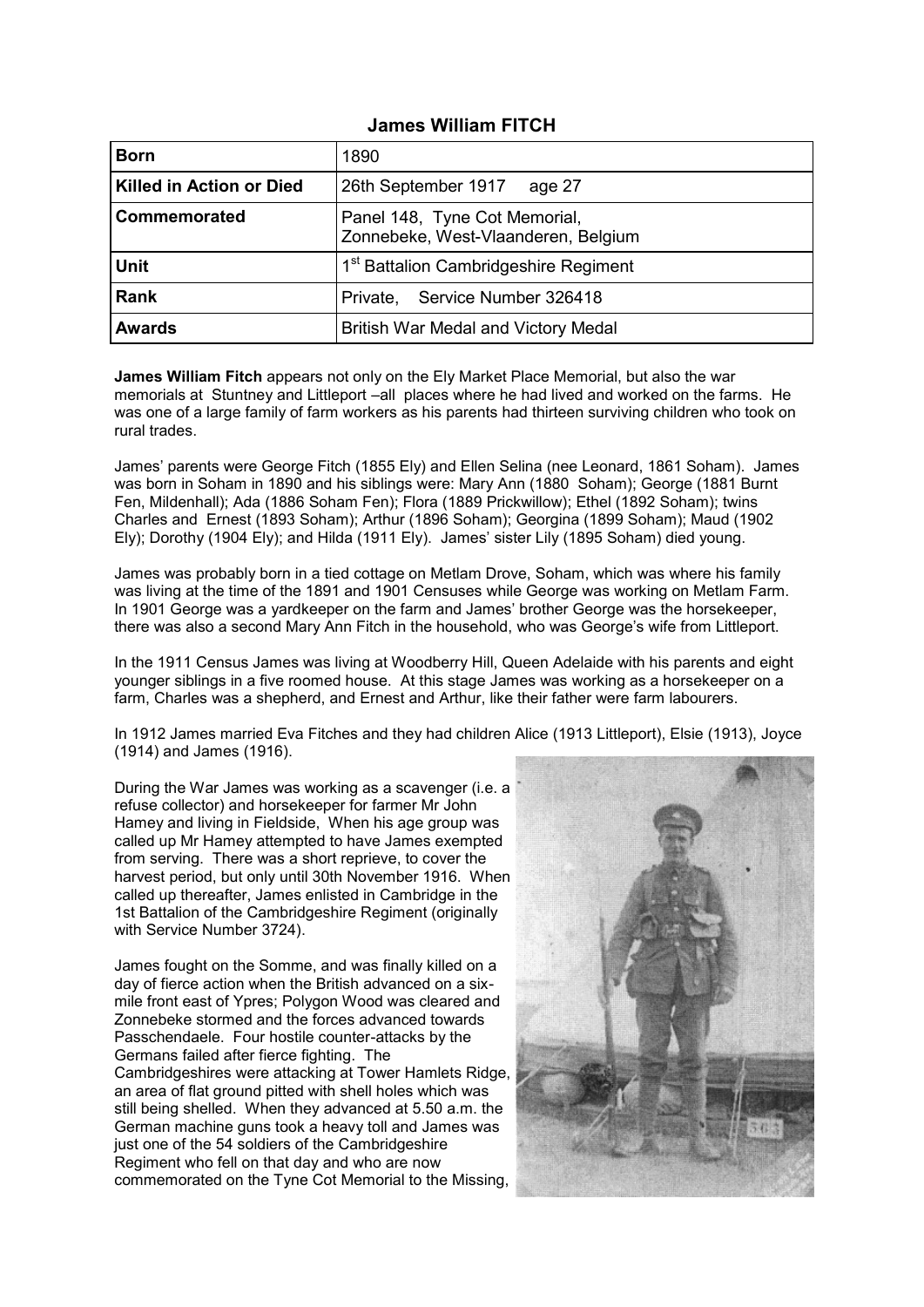although he is probably buried in the cemetery itself as 70% of the bodies there are unidentified. Ely men Albert Prior and Frank Lambert fell in the same attack.

On James' death Eva received an authorised payment of £6 4s 11d from his effects.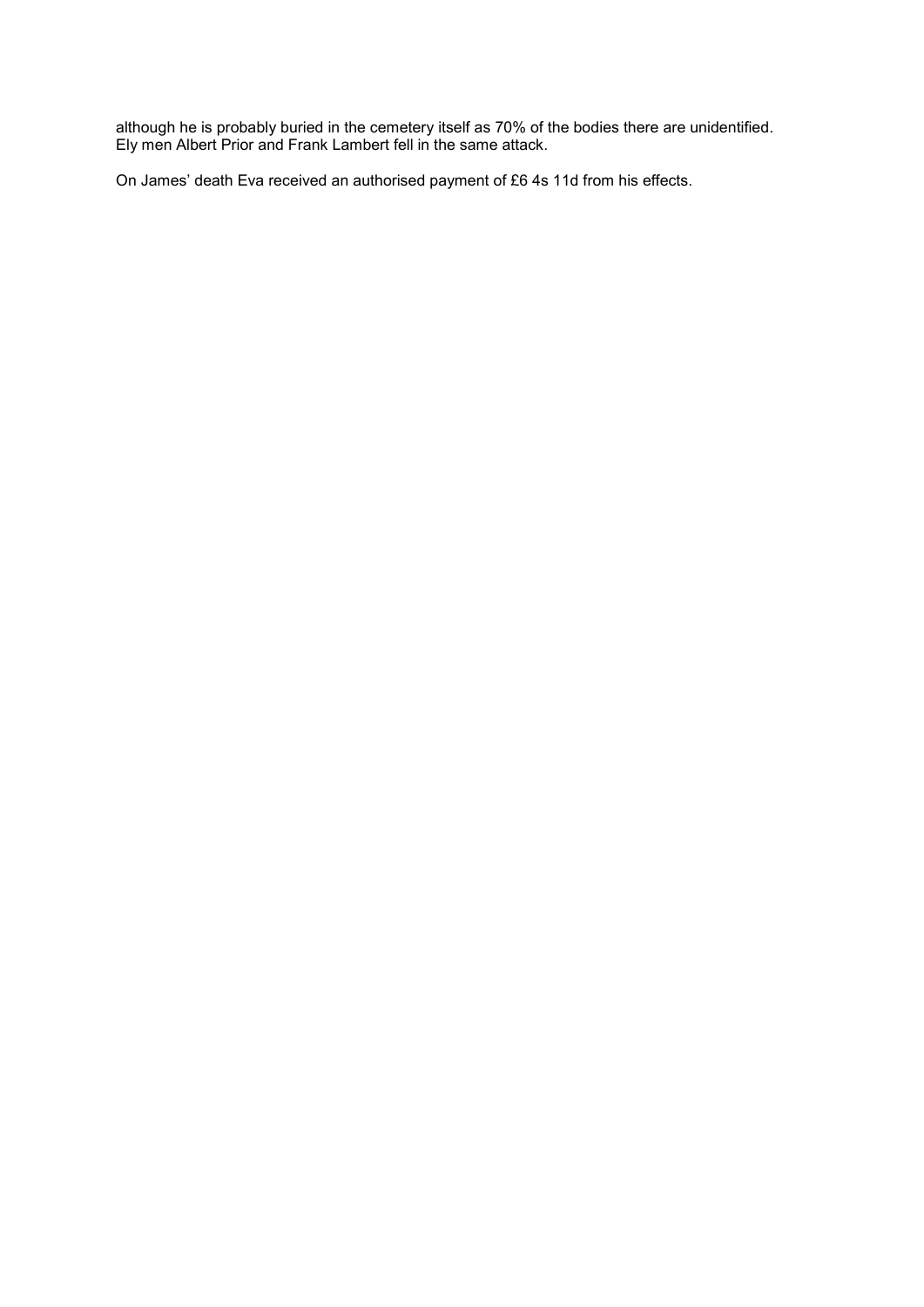## **William FLETCHER**

| <b>Born</b>              | 1895                                                                                     |
|--------------------------|------------------------------------------------------------------------------------------|
| Killed in Action or Died | 24th January 1916<br>age 20                                                              |
| <b>Buried</b>            | Grave II. B. 32., Lijssenthoek Military Cemetery,<br>Poperinge, West-Vlaanderen, Belgium |
| <b>Unit</b>              | 2nd Battalion Suffolk Regiment                                                           |
| <b>Rank</b>              | Service Number 3/9573<br>Private,                                                        |
| <b>Awards</b>            | 1914-15 Star, British War Medal and Victory Medal                                        |

**William Fletcher** was born late in 1895 somewhere on Soham Fen (he later described his birthplace as Prickwillow—the nearest village). He was the eldest son of John Francis Fletcher (1871 Soham Fen) and Sarah Elizabeth (nee Miller 1869 Swaffham Prior) and his younger surviving siblings were Jack (1897 Soham Fen ), Annie (1901 Soham Fen ), Fred (1904 Soham Fen) and Louie (1908 Soham Fen ).



In the 1901 Census the family's address was given simply as "Fen"! The 1911 Census was clearer, as the family was at Great Fen Drove near Soham and here John and his two sons William and Jack were all farm workers. It seems that after this date William's parents moved the family into Prickwillow itself.

William was in the Special Reserve before the War. These reservists were not originally intended to fight abroad, but were volunteers like the Territorials. Nevertheless the Suffolk Regiment called up the special reservists as the War commenced.

Fighting with the 2nd and then the 3rd Battalion of the Suffolks in the War, William was in the Front around Bellewaarde and the Ypres Salient. In July 1915 he was wounded in the right shoulder by a German shell and hospitalised at Felixstowe. Returning to the Front, was badly injured on the Ypres Salient, possibly by the great mine explosion on "The Bluff" where his Battalion was positioned on 22nd January. William was transported to the British Base Hospital at Lijssenthoek where

he died of wounds on 24th January 1916.

William is commemorated on both the Ely Market Place Memorial and the Prickwillow Memorial.

John was sent William's effects of £1 7s 2d, with a final £5 10s in 1919.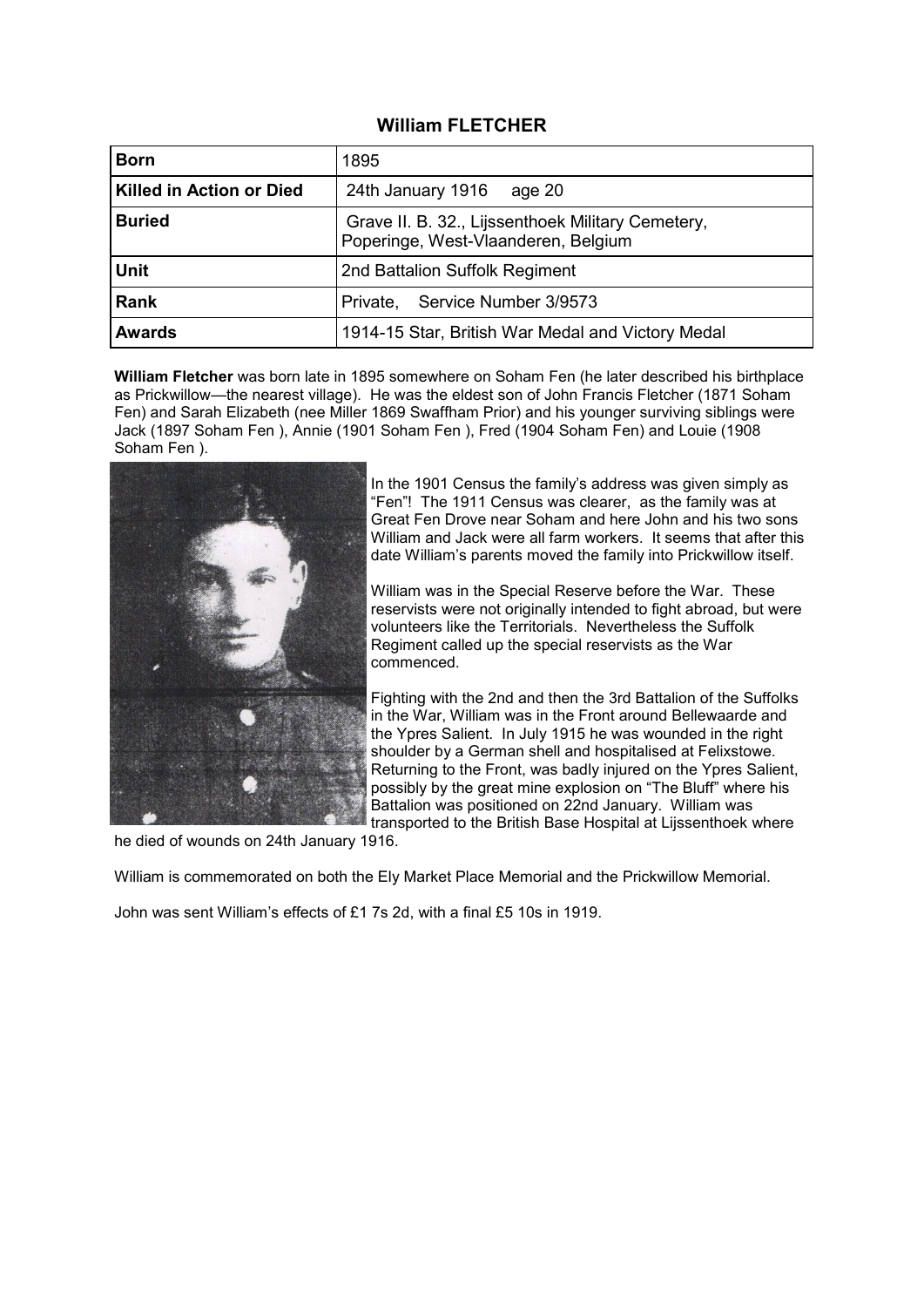# **Percy Ernest Cecil FOX**

| <b>Born</b>              | 24th August 1896                                    |
|--------------------------|-----------------------------------------------------|
| Killed in Action or Died | 8th December 1917,<br>age 21                        |
| <b>Buried</b>            | Grave B. 53., Jerusalem War Cemetery,<br>Israel.    |
| <b>Unit</b>              | 15th (Suffolk Yeomanry) Battalion, Suffolk Regiment |
| <b>Rank</b>              | Corporal, Service Number 320315                     |
| <b>Awards</b>            | British War Medal and Victory Medal                 |



**Percy Ernest Cecil Fox** was the youngest son of Edmund George Fox (1857) and Sarah (nee Beazley 1852) of 64 Broad Street, Ely. He had the misfortune of losing his father before he knew him, as Edmund died within weeks of the birth of his son. The Foxs were an Ely family and Percy's older siblings were: Eliza (1877); Frances (1879); Edith (1880); Annie (1882); Edmund (1886); Charles (1888); Constance (1890); Gladys (1892); and Dorothy (1894). Percy himself was born in 1896.

In the 1901 Census Percy's mother Sarah gave her occupation as jeweller and sub-postmistress. The oldest child still at home was Annie, who was a shopwoman, while fifteen year old Edmund gave his employment as cathedral chorister. They must have been a musical family, as Percy was also to become a cathedral chorister in his turn. As in the earlier censuses Percy's father had been described as a watchmaker and postman and his mother as assistant postmaster, it is clear that Sarah

was keeping the family business afloat for her children. The family also had a boarder living with them, this was Joseph Beerham, the manager of a local bookshop, and his rent would have helped supplement the family income.

Percy attended the Broad Street Infants School and then on 8th June 1903 became a pupil at Needhams School on Back Hill. He continued here for just two years before he was chosen to be a cathedral chorister and moved to the choir school on 19th May 1905. In the 1911 Census just four people are shown living in the house on Broad Street, namely Edmund, Constance, Dorothy and Percy. Edmund was working as a jeweller in the family business, Dorothy was an apprentice milliner, and now this time it is Percy who appears as a cathedral chorister, as he actually occupied this role from 1905 to 1912.. Sarah was normally resident in Broad Street with her youngest children, but happened to be visiting her daughter Edith and her husband William Eaden at 40 Adams Avenue, Northampton on census night.

Percy found employment with Barclays Bank, working first in Ramsey, then in Cambridge.

When the time came to enlist Percy joined the Suffolk Yeomanry Territorial Force (Service Number 2325) at Bury St Edmunds. On 5th January 1917 the Yeomanry formed the 15th Suffolk Battalion in Egypt and were sent to fight the Ottoman Turks in Palestine. During 1917 Percy fought at Gaza and Beersheba. By 21st November 1917 the Suffolks were about three miles west of Jerusalem. The Holy City was deliberately spared direct bombardment and so extremely severe fighting followed, lasting until the evening of 8th December, when the city's defences were finally captured. The Turkish forces abandoned Jerusalem overnight, and on the morning of 9th December the Mayor officially surrendered the city to the Allies. The surrender came too late for Percy, who had been killed in action on the final day of fighting.

The newspaper reports that "from letters written home it was (Percy's) desire to be present at the taking of Jerusalem." and certainly his family believed he had his wish. A later letter from his commanding officer gave more details of Percy's career and death:

*"..he was in my company a long time and was greatly liked. He was an expert with the Lewis gun and was the best instructor in the regiment. He deserved his promotion long before he got it, but*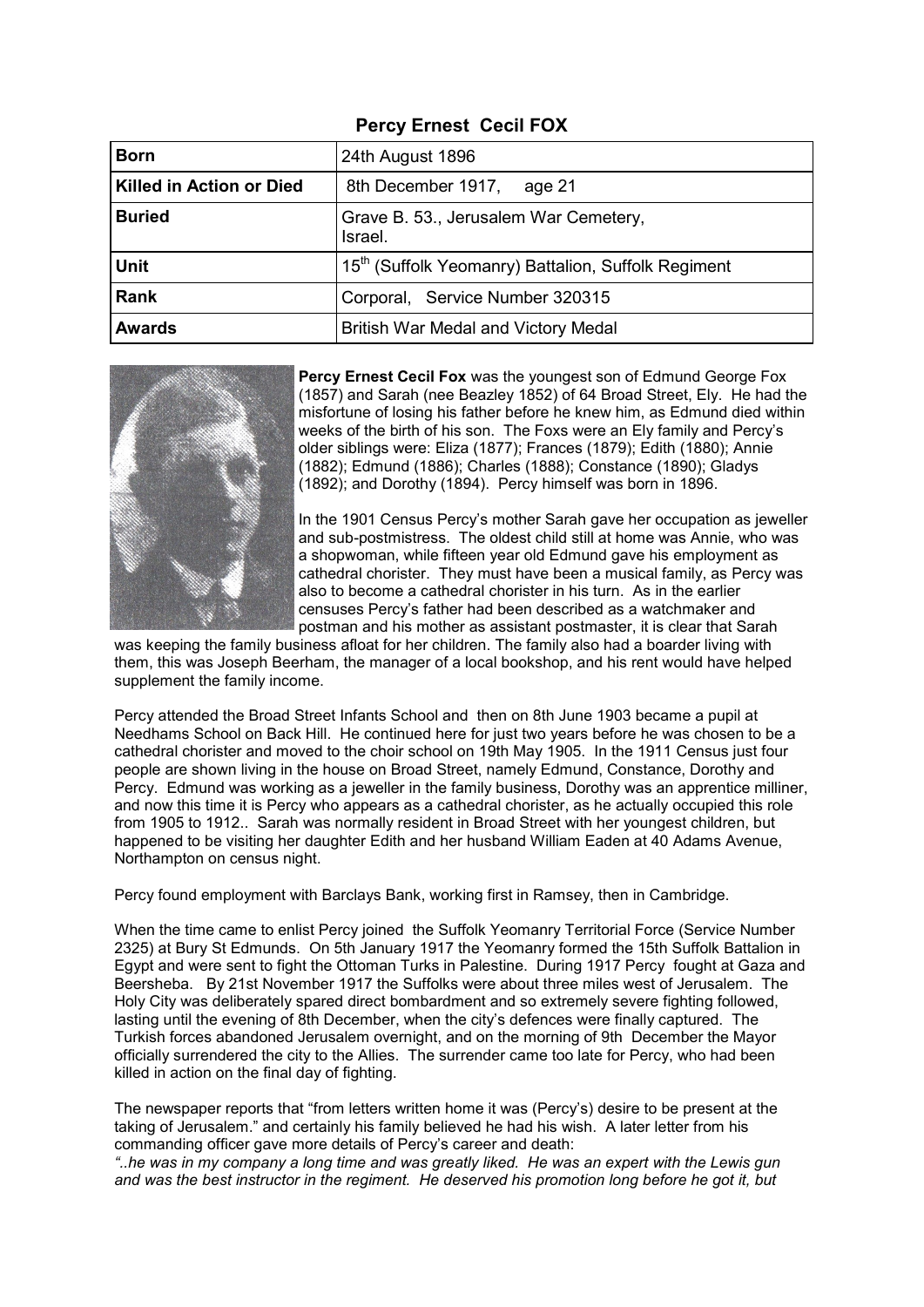*owing to lack of vacancies I was unable to promote him until recently. The company was in action about two miles north of Jerusalem at a village called Bell Iksa and your son was in the act of trying to put a machine gun out of action with his Lewis gun when he was killed. I cannot tell you how sorry I am as he was a personal favourite."*

The details suggest that Percy did not live to see Jerusalem taken, but at least he was buried on the outskirts of the city, which must have been some comfort to his parents.

Percy was commemorated on the Ely Market Place Memorial, the Holy Trinity Memorial and the Choristers Memorial in Ely Cathedral. On his gravestone in Jerusalem his mother Sarah requested the wording "Dearly loved and fondly remembered". When Sarah herself died in 1927 Percy's name was added to her gravestone in Ely Cemetery. Percy's distinctive name is also on the War Memorial in his former workplace of Ramsey, Huntingdonshire.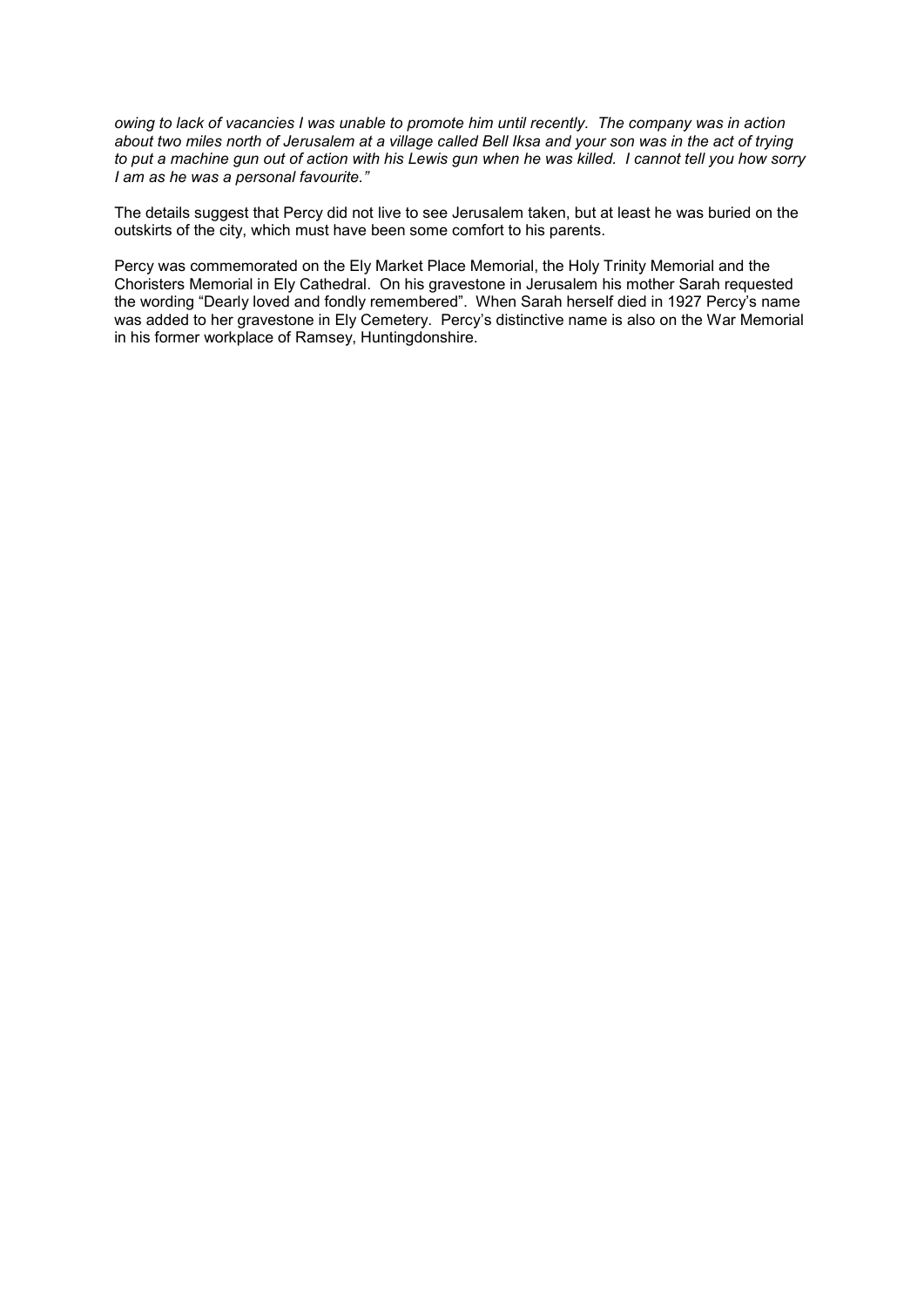#### **John FRUIN**

| <b>Born</b>                     | 1860                                                              |
|---------------------------------|-------------------------------------------------------------------|
| <b>Killed in Action or Died</b> | 17th September 1914, age 54                                       |
| <b>Buried</b>                   | Grave D.103., Great Yarmouth Cemetery,<br>Caister-on-Sea, Norfolk |
| <b>Unit</b>                     | No. 4 Depot, Royal Garrison Artillery                             |
| <b>Rank</b>                     | Company Sergeant Major, Service Number 2141                       |
| <b>Awards</b>                   | Did not serve abroad                                              |

The Cambridge Independent Press of 25th September picked up an article from the Eastern Daily Press entitled "Ely Man's Suicide", this was the sad tale of **John Fruin**, one of the oldest men commemorated on the Ely Market Place Memorial, and the first of the volunteers / reservists to die:

*"An inquest was held on Monday at the Town Hall, Yarmouth, upon the body of John Fruin (53), company-sergeant-major, who died under tragic circumstances on Thursday having thrown himself from a window of the Artillery Barracks, 25 feet from the ground.*

*The Coroner told the jury that the deceased, who belonged to Egremont Street, Ely, left the Army in April 1907, and had since been a night-watchman at the Cathedral, until Lord Kitchener called for old soldiers as drill instructors, when he applied and was appointed to the Barracks at Yarmouth where he had been about a week. On Wednesday evening , just before six o'clock, some children playing outside the married soldiers' quarters heard him shout loudly from a window, "Clear off," and almost the next moment he fell to the ground. He was taken to the garrison hospital, but his injuries were so serious that he was conveyed to the general hospital where he died next day. When he left home he appeared in good health. His pay had been 18s 6d a week, and he had an Army pension. He had addressed a letter to his wife which was in such extraordinary terms that it showed his mind must have become unhinged. Another statement was found in his room, in which he said, "Cannot stand it. Going through the window. That will finish it." he also spoke of something being raked up*  for which he had been punished, but whether that was in the Army or in civil life the Coroner said he *did not know. He had a long service and good conduct medal, and first class school certificate. His parchment discharge was marked, "Character exemplary; thoroughly trustworthy."*

*The widow said deceased formerly belonged to the Royal Garrison Artillery, in which he served for 26 years….He had been a good husband and father , and witness did not know that he had any troubles….. She had the following letter from him; "My Dear Wife—Just to let you know I am much better in my health than I was last night. It is my nerves. The least bit of excitement upsets me ..Called at four chemists, then I got one to mix me a draught, 2d, felt better. I have had no pay yet, nor have I been sent to the office. I know you will say fancy, but the old thing has been raked up again. (Asked to explain this his wife commented "He had been to India twice and had sunstroke.").. I am the only instructor over 30 except Tommy Bond, so somehow I think the general will not keep us, so I may be sent a long way off. They might revert me to lower rank; if so I shall try to get away, as I don't intent to lose anything because I am old… I ought not to have come, but it is wicked to bring up what occurred 14 years ago. I was punished and have duly suffered. (his wife agreed it was probably the sunstroke that was meant "it happened at Harwich")…. My poor head is drumming round. They are going to show me a rogue's march. God forgive them. You know I did not want to come, as I felt sure this would crop up at Yarmouth. God forgive me, I have done nothing wrong, and forgive me dear wife, and my darling children, God help us. My head is awful. I have touched scarcely any spirits. God bless you, forgive me. John Fruin"*

*Witness said deceased was very bad for a time when he had sunstroke, and had frequently complained of his head. The only thing she could think of to which deceased referred as the old thing being raked up was this sunstroke…….*

*Gunner Charles Frederick Goff said he saw a group of children rather excited, and heard one of them say, "He is going to jump." then one child called him, and, running towards her, saw deceased in a huddled-up position in the ground…..When they first picked hum up the deceased said "I wish I was dead."…*

*Company Sergeant Major Charles Harwood said he knew the deceased, whom he found to be a very*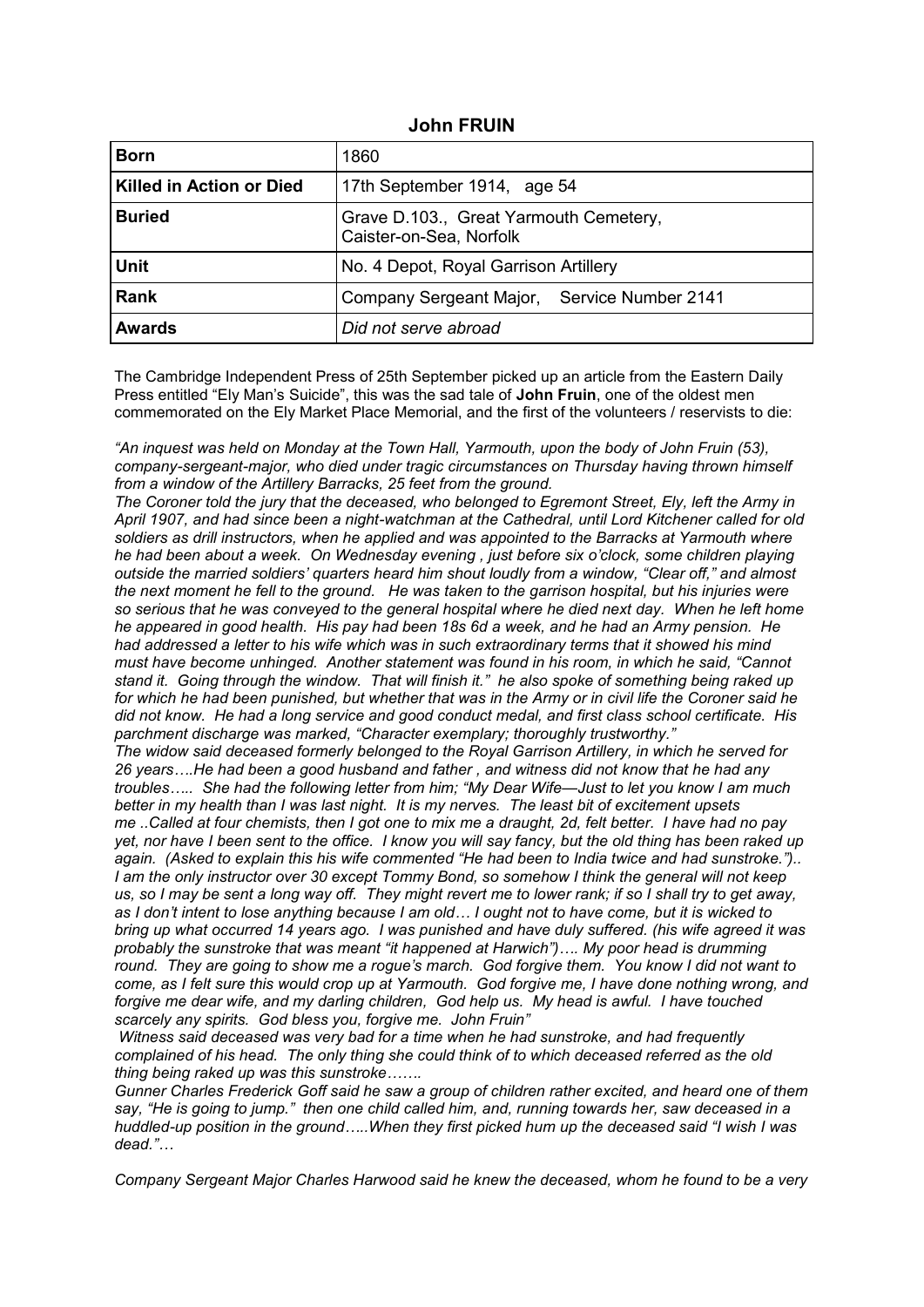*good and nice man, who was able to do his work properly. Witness never had any occasion to think he was queer in the head. His duties were nothing more than ordinary.*

*Major C. W. Allport, R.A.M.C in charge of the military hospital said...deceased said "It's all right. I*  have done it myself. I cannot understand why people have brought this disgrace on me. I was going *to be drummed out of the barracks tonight, and I could not stand it. I have done nothing wrong to anybody so far as I know." he asked witness to remove a letter from his pocket and send it to his wife. The statement that deceased was to be drummed out was a delusion.*

*Dr A. K. Roche, house surgeon at Yarmouth Hospital, said deceased was conscious when admitted, though suffering from shock. Both ankles had a double fracture, and there was also fractures below the knees. There were also two fractures of the pelvis which were the most serious. He had a scalp wound but there was no fracture of the skull or spine. He died on Thursday morning. A verdict of "Suicide during temporary insanity" was returned, the jury expressing sympathy with the deceased's family."*

John Fruin was born in Wokingham, Berkshire in 1860, His father Thomas Fruin (1807 Holton, Oxfordshire) was a yeoman farmer. His mother Caroline (Gable nee Evans, 1824) was originally from Marsh Baldon in Oxfordshire which is where the two oldest children of the family were born (Thomas 1853 and Alma 1856) while Maria (1858) was born in Wokingham like John. In the 1861 Census the family lived at Billhill Cottage in Wokingham. By 1871 the family was sadly depleted; John was living with his brother Thomas in Wokingham and Thomas described himself as an "unemployed bank clerk". John's father had died in 1865, his mother had also passed away.

John does not appear in the next two censuses, and this can be explained by his long career with the army, serving with the Royal Garrison Artillery in which he rose up the ranks to Company Sergeant Major.

John married Mary Ann Rudkin (1864 West Bergholt, Essex) in 1893 and the couple had three children: Alma (1894 Ipswich); Bertha (1896 Ipswich); and John William (1897 Ipswich). In 1901 the Fruins were together at 4 Abney Cottages, Walton, Suffolk; John was with his family although he was then still a Company Sergeant Major in the Royal Artillery. The Fruins came to Ely after John left the army and in the 1911 Census, as the article above shows, John was drawing his army pension and working as Ely Cathedral's night watchman. The only child still living at home at this point was Bertha who was a shop assistant in an Ely fancy goods store. John's son John William had left Needhams School just a few days earlier and left Ely to join the army.

John had been in Yarmouth for about a week when he killed himself, in fact the Ely Standard "Roll of Honour" had recorded his name amongst those who had enlisted only the week before it recorded his death. He was buried in the burial plot of the Yarmouth Royal Naval Hospital in the cemetery at Caister-on-Sea, Norfolk. Mary asked for the inscription on his gravestone to read "'Til every foe is vanquish'd and Christ is Lord indeed". A message which may be an oblique reference to John's fits of mental instability. Following John's tragic death the army sent Mary his effects of £3 5s 1d.

Ely Cathedral housed a written Roll of Honour which listed the name of every local man who enlisted—a cross with R.I.P on it was drawn against John Fruin's name, one of the first of many.

Mary chose not to remain in Ely, perhaps to avoid whispering tongues; after the War her address is recorded as 154, Villiers Rd., Willesden Green, London. John's daughter Alma also settled in Willsden where she married Ernest Orman in 1922 and his son John married Edith Perkins there in 1925. Bertha remained in East Anglia, but settled in the Basildon area where she married George Carr in 1920. However, the family asked for John to be remembered on the Ely Market Place Memorial and the Memorial in St Mary's Church.

The question remains open—what was it that really haunted poor John?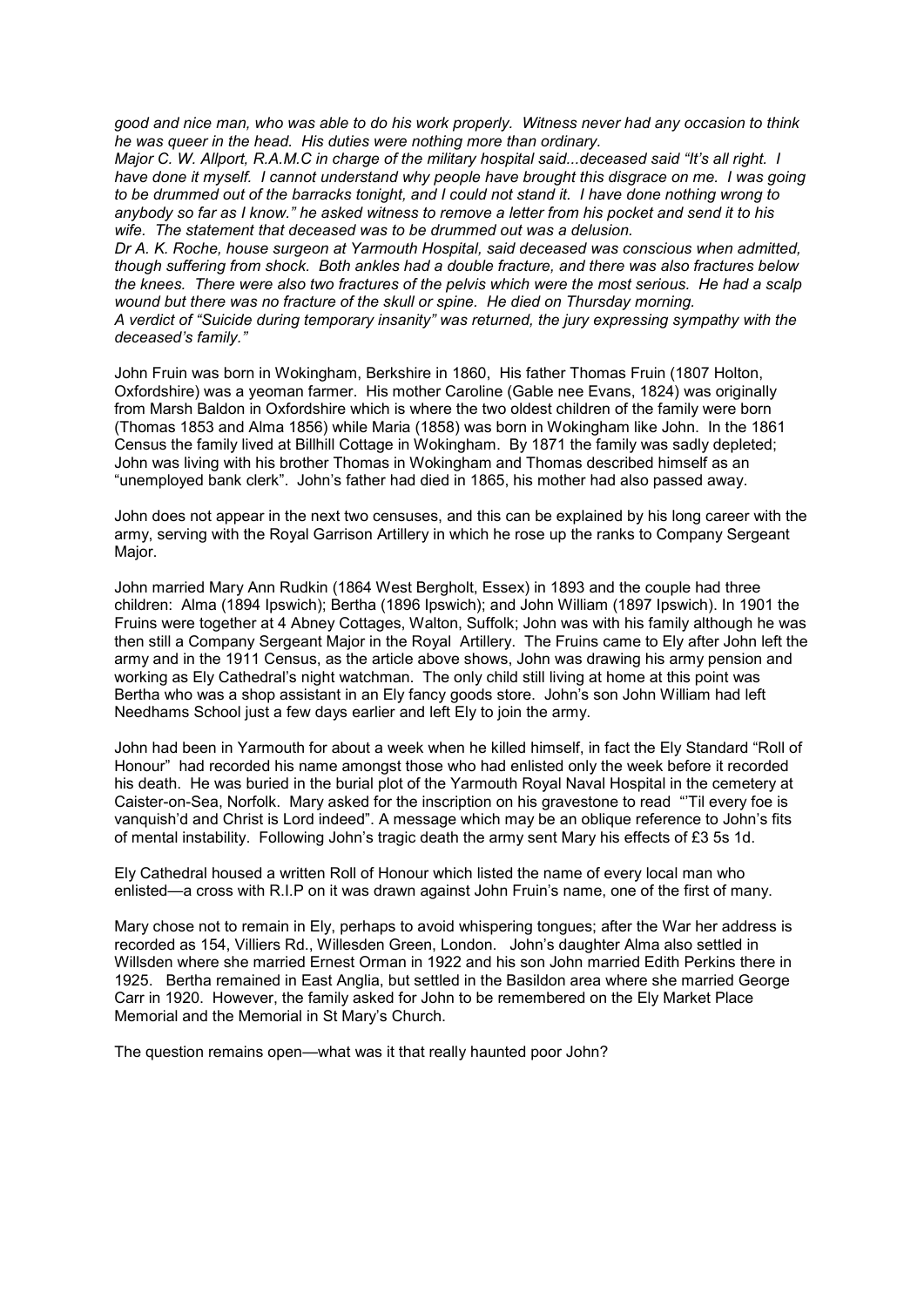

The Fruins in happier times: John and Mary Ann with their children Alma, Bertha and John William.

John Fruin at work (standing centre) with the cathedral bedesmen